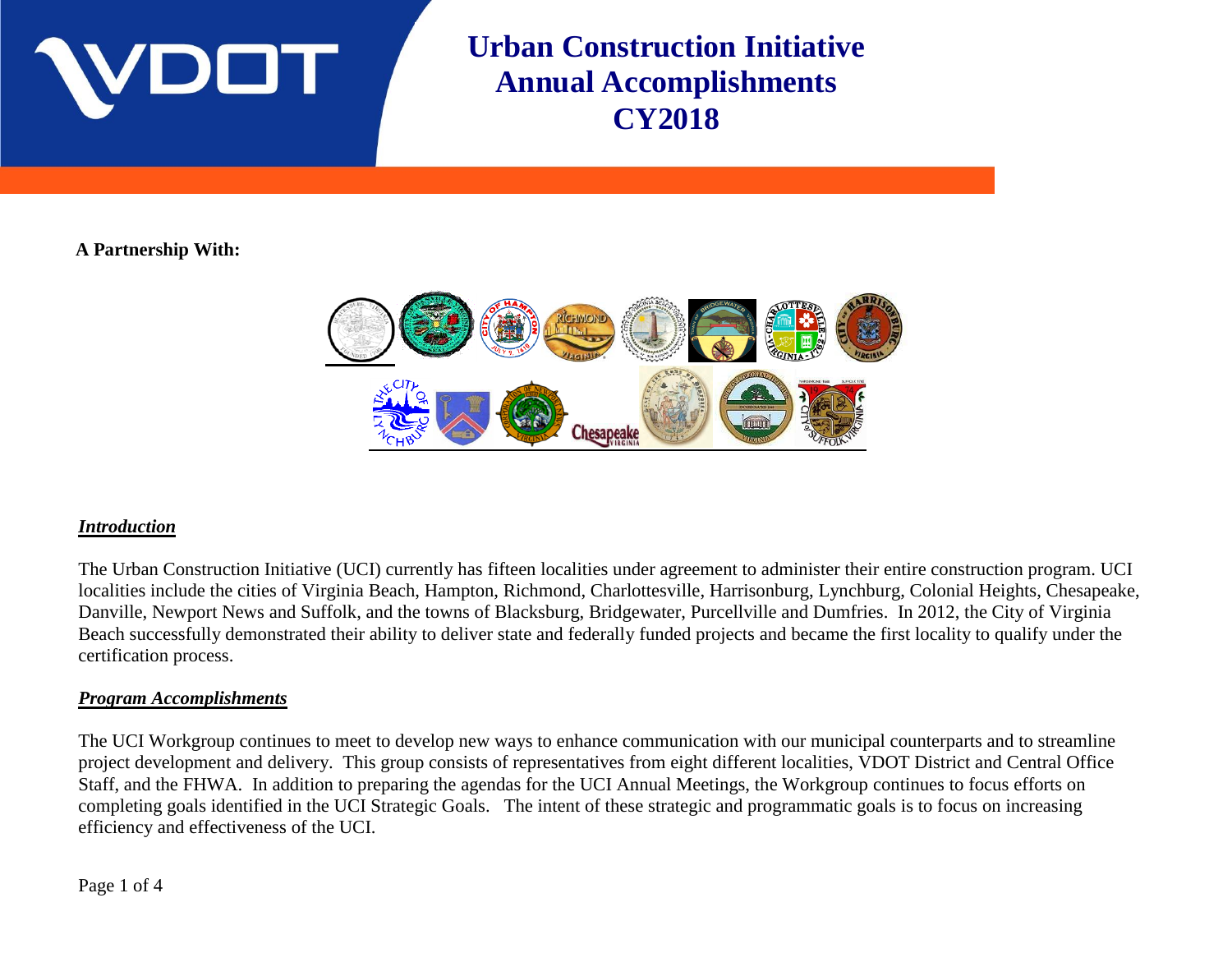At the March, 2018 meeting the Workgroup was given an overview of the Urban Maintenance Inventory System and Roadway Inventory Management Systems (i.e. the UMIS/RIMS Project) that included a presentation ARC GIS mapping feature for Urban RIMS. Input from the Workgroup included map enhancements such as a color coding feature for functional classification and adding NHS and STRAHNET data to the maps. The Workgroup also provided input to the Project Information Report and suggested improvements such as breaking funds out by type and including obligations to help determine which type of funds have been spent. The Workgroup also suggested Annual Meeting topics, format and location. Other items discussed at the meeting were ways to increase interest in the UCI program and updating the UCI Goals and Strategic Plan. Outside of UCI Workgroup meetings, members of the workgroup continue to be involved with VDOT initiatives to provide input throughout the year.

The updated UCI Strategic Goals is attached below.



#### *Annual Meeting*

The 2018 UCI Annual Meeting was held in August 2018 in the City of Charlottesville as a two day event. Day 1 included a welcome by the City of Charlottesville Councilwoman Kathy Galvin and VDOT's Local Assistance Division Administrator Julie Brown. Topics included an update to VDOT's Business Plan, legislative updates; an overview of local programs and performance reporting presented by Julie Brown, and Todd Halacy, Local Assistance Division Assistant Division Administrator. The Qualifications Program was presented by Michaela McCain, Local Assistance Division Outreach Program Manager. As part of VDOT's initiatives, attendees viewed Commissioner Steve Brich's video outlining the Vision for VDOT. Lamont Benjamin from the City of Richmond and a UCI Workgroup member gave and an update on items the UCI Workgroup is currently reviewing. Additional topics included an update to UCI Project Closeout; UCI Quarterly Payments and Urban Maintenance Payments presented by Yolanda Newton, Local Assistance Local Systems Policy Manager and RIMS/UMIS Geo-referencing presented by John Leonard, Local Assistance Urban Finance Manager. Day 1 also included a bus tour of Charlottesville projects including 10 local and VDOT administered projects. Day 2 included a welcome by the City of Charlottesville Director of Neighborhood Development Services, Mr. Alex Ikefuna and VDOT's Deputy Chief Commissioner, Mr. Rob Cary. Day 2 was a day of training and topics included Smart Scale Application Portal, Non VDOT Administered Project Module (NVAP) and Smart Scale Funding Update presented by Kim Pryor, VDOT's Infrastructure Investment Division Director. Jay Styles, VDOT's Performance and Strategic Planning Division Director presented a Dashboard update. Yolanda Newton gave an update to the State or Good Repair Program, John Leonard demonstrated the ARC GIS Mapping features; John Simmers, Local Assistance Division Local Programs Manager presented the Project Information Report.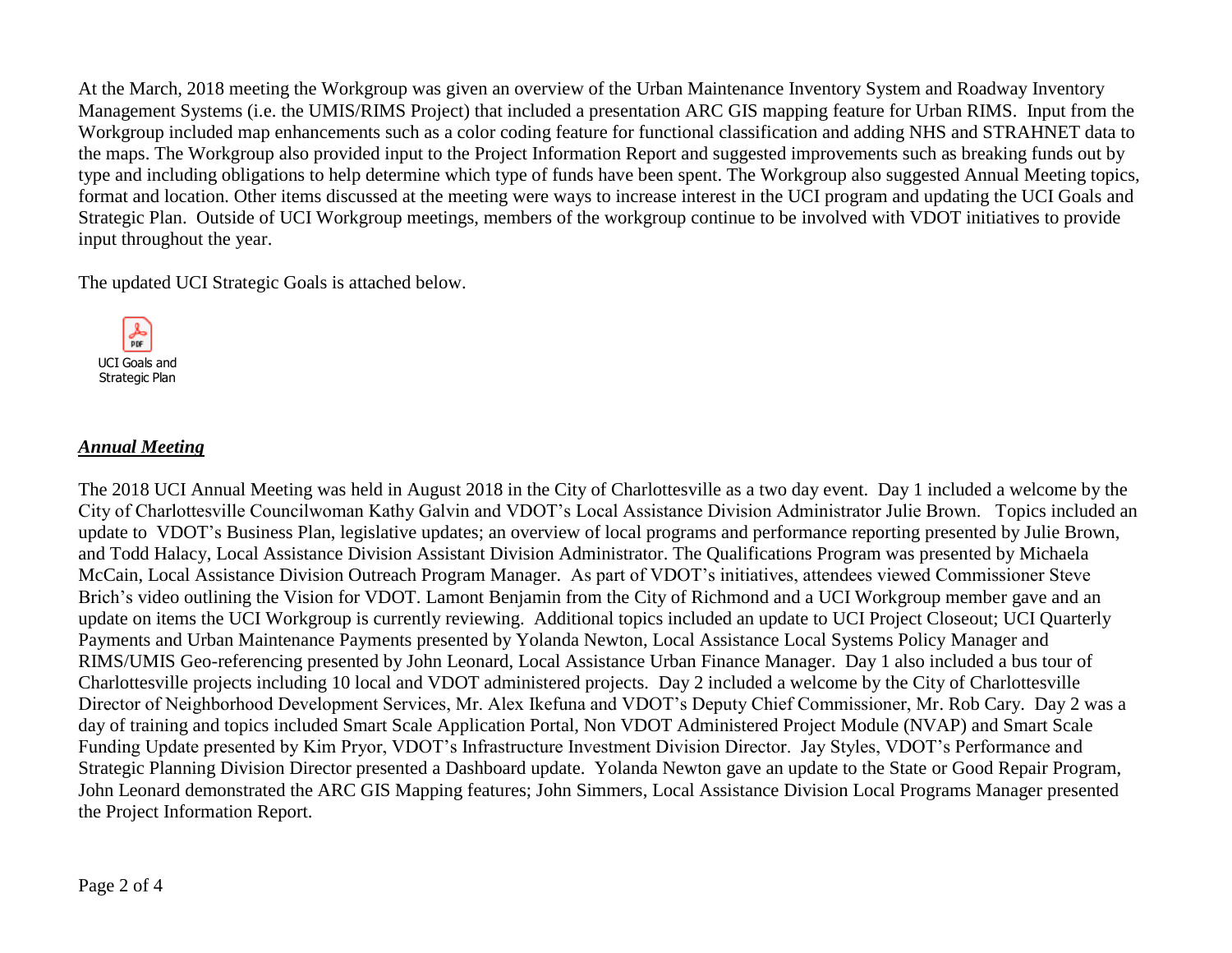After discussions with the UCI Workgroup, it was decided the Annual Meetings will continue to be held once a year as a two day event. The agendas for the meetings will be established by the UCI Workgroup and will continue to have a three-pronged approach: business session (updates of program interest), information sharing (lessons learned/technical), and progress on a specific programmatic initiative/focus area led by the Workgroup. A link to the agendas, meeting minutes, presentations and handouts for all previous UCI Annual Meetings held since November 2010 can be found at the following link: <http://www.virginiadot.org/business/local-assistance-firstCities.asp>

## *Financial Table*

As a result of reductions in the urban formula allocations, the commitment of Urban Construction Funds, including reimbursable federal funds and state funds paid directly to the participating municipalities in their quarterly payment, have diminished since 2009. The total financial commitment is shown in Attachment A.

## *UCI Goals and Major Initiatives for Fiscal Year 2018*

- Provide training and development opportunities to enhance local and VDOT competencies, reduce risk, and improve oversight
- $\triangleright$  Continue to find ways to streamline project development, delivery and oversight
- $\triangleright$  Facilitate developing and implementing the UCI Strategic Goals
- $\triangleright$  Reconciliation of urban formula funding on completed projects

# *Long Term Vision / Goals*

 $\triangleright$  Continue the VDOT shift to a stewardship and oversight role – much like FHWA

*Prepared by: VDOT – Local Assistance Division Yolanda Newton Phone: 804-786-0334*